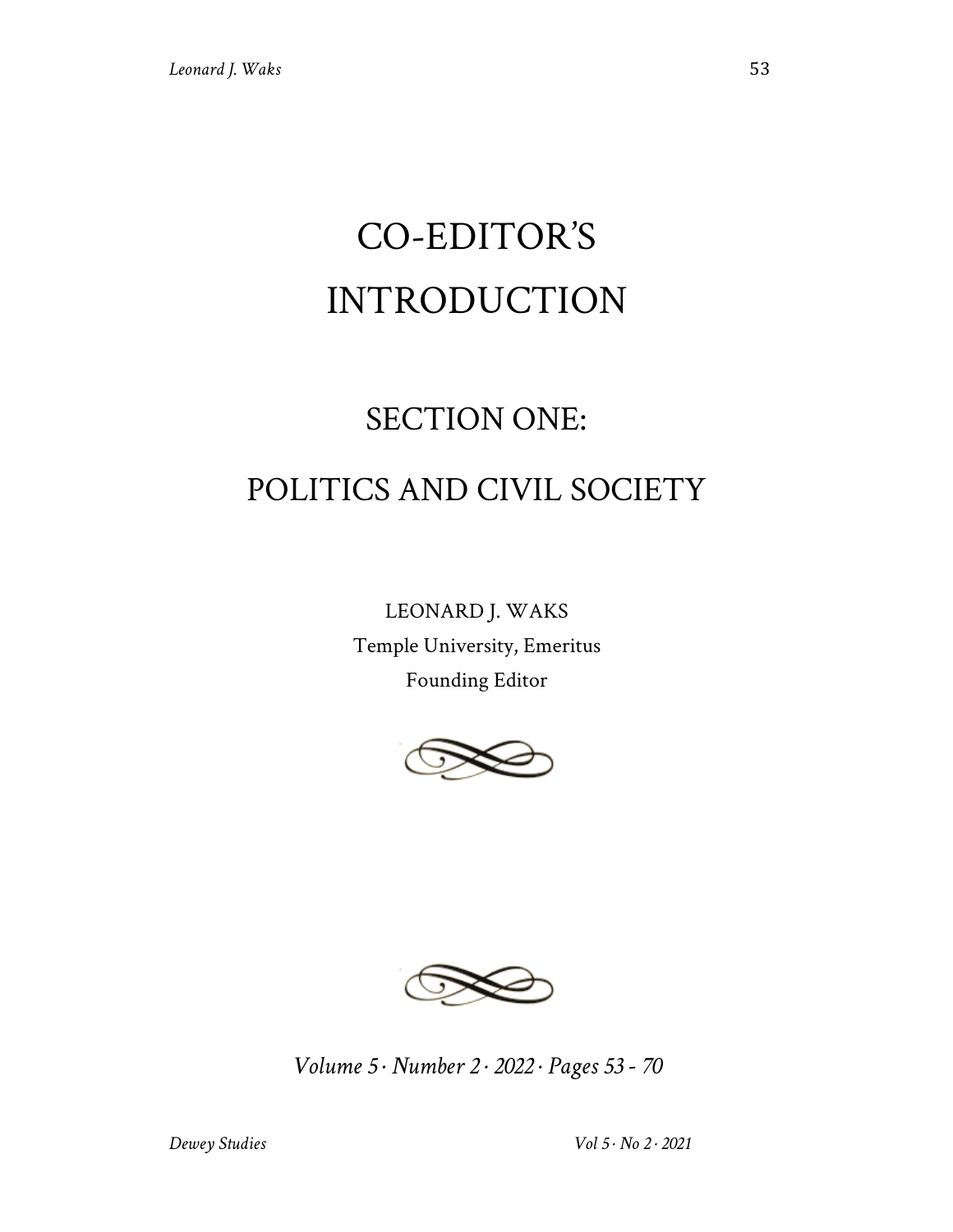### **Liberal Democracy - Part of the Problem?**

hile we might expect our contributors to discuss the insurrection and address ways to stamp out far-right insurrectionists, our authors take quite different paths. Some start by insisting that our entrenched institutions of liberal representative democracy may themselves contribute to the crisis. Our problem, they suggest, is not, at first instance, *saving* liberal democracy but *interrogating* it to discover needed modifications or supplements - to create a more robust form of democracy. W

Roberto Frega strikes this keynote in "The Solution to the Ills of Democracy is More Democracy." He states that while there is much talk about the crisis in liberal democracy, "the idea that the greatest threat contemporary societies are facing is the crisis of liberal democracy is at the same time accurate and misguided." It is accurate because individual rights are under attack. It is misguided because it "tacitly reduces the democratic project to its…liberal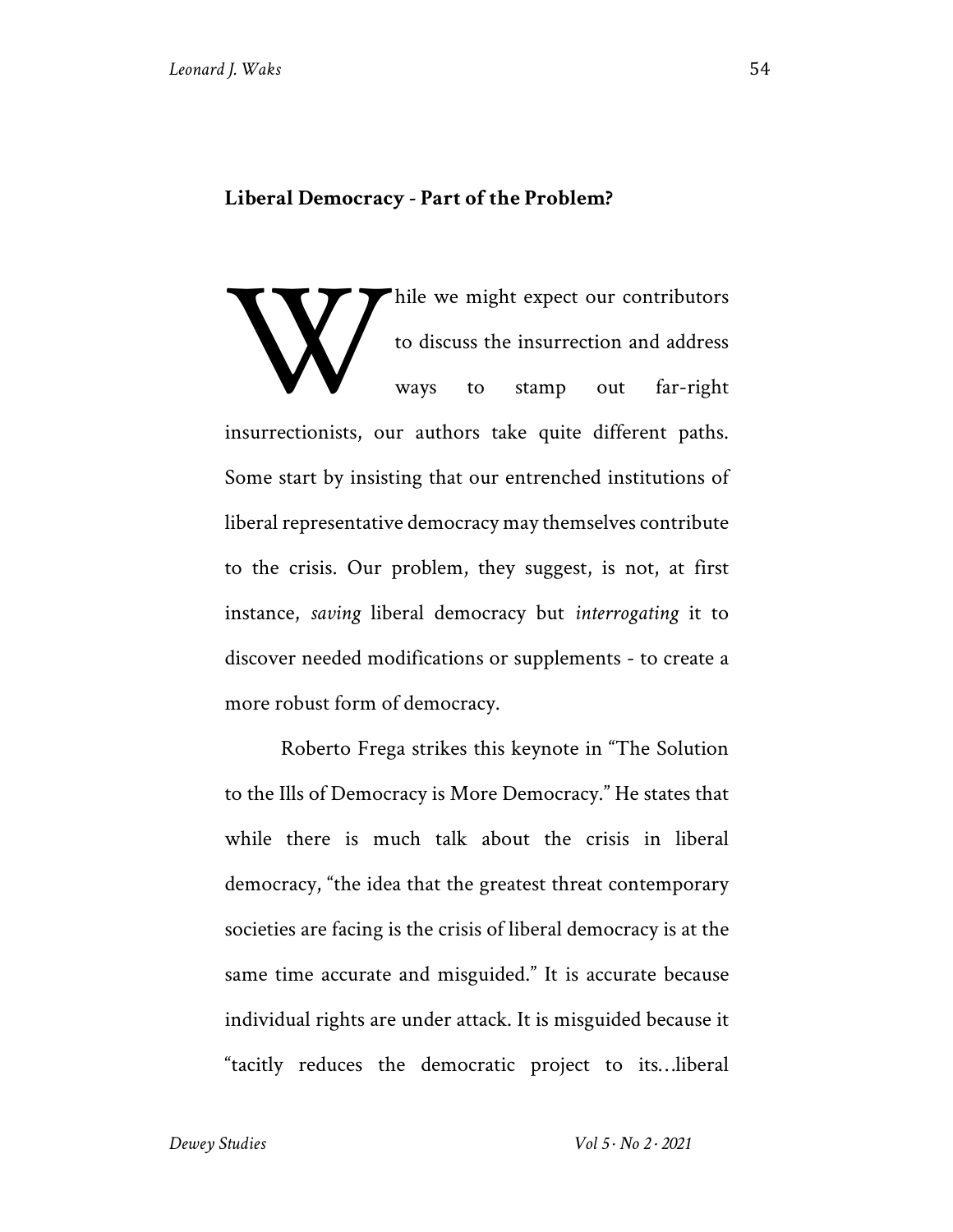variant." This reduction obscures other possible forms of democracy- some of which were actively discussed before the collapse of European socialism and the broad imposition of the neoliberal order. While democracy presupposes individual freedom, Frega notes, it also requires equality and solidarity. Economic neoliberalism has exacerbated gross inequality and undermined the conditions for solidarity. We must therefore move towards economic democracy by confronting undemocratic managerial structures and assuring decision-making rights for workers.

Economic globalization clearly has winners and losers. In "The Problem Is Us," Shannon Sullivan notes that the winners - often the quickest to defend liberal representative institutions - are highly educated, largely white, cosmopolitan 'Anywheres' - people like 'us' - while the losers are less educated 'Somewheres' with limited mobility. The wages for the winners include enhanced social respect and esteem: "Globalization puts the class of educated, technocratic, cognitively elite people at the top of the hierarchy of esteem." The crisis results from populist efforts by the losers to blow up that hierarchy. For Sullivan,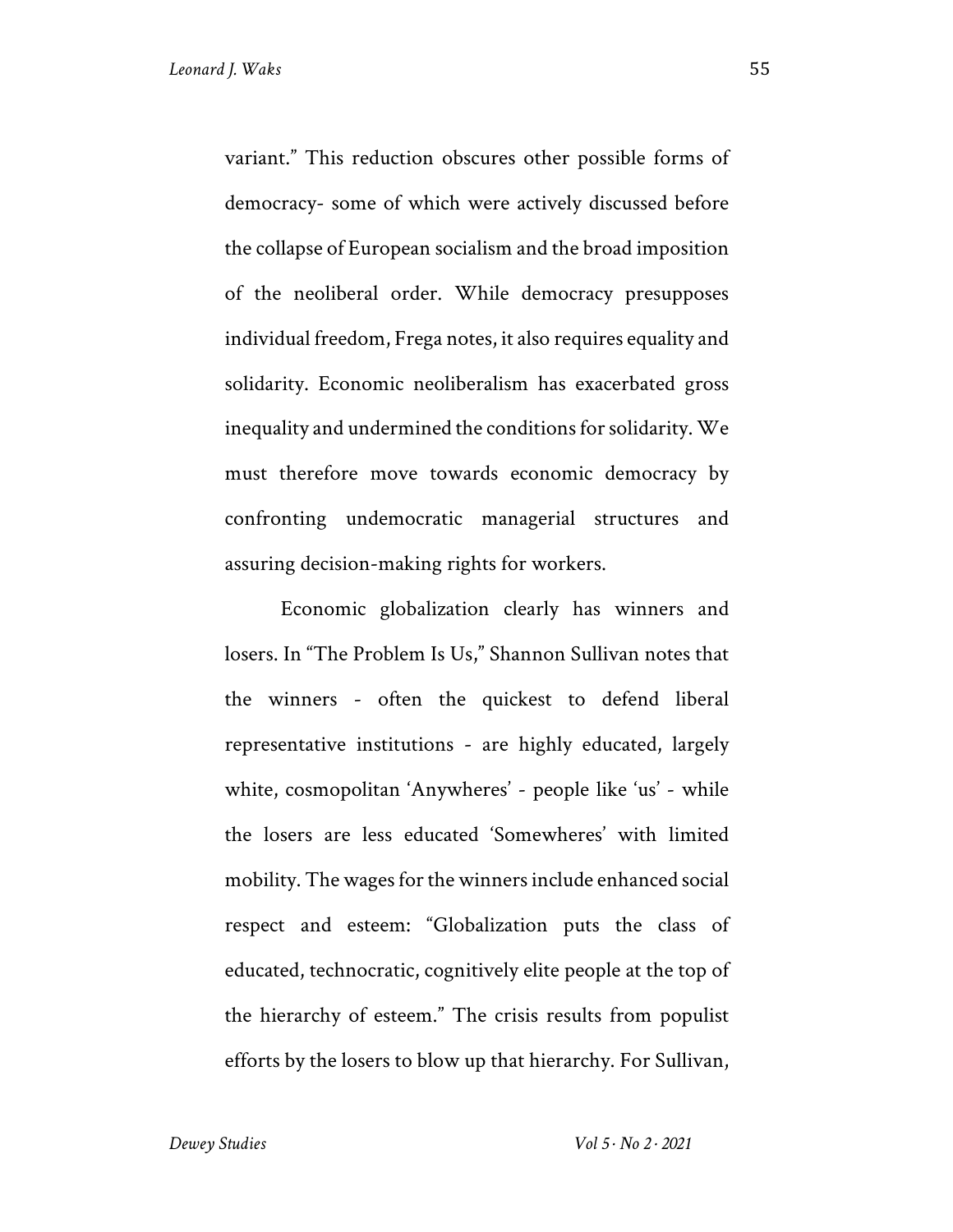the best response is to join the effort to undermine the hierarchy of esteem through policies that benefit the "Somewheres' - e.g., diverting government funds from universities to technical schools and providing reparations for Black and indigenous workers.

Economic democracy is also central in Kris Millett's "Fascism and the Enduring Problem of the Liberal Individual in Polanyi." Millett notes parallels between European fascism and today's populism, and turns to Karl Polanyi's diagnosis of fascism as a crisis of the liberal individualist subject; today's atomized individuals have lost the ability to compose and take charge of their personal and communal lives. Polanyi offers a 'thick' individualism in place of the fragmented, atomistic individualism of classical liberalism. Individuality, as he sees it, is the capacity to accept personal and moral responsibility and to sustain community. Polanyi, anticipating Frega, sees this as requiring extension of democracy beyond liberal representative political institutions to include individual rights in the economic sphere.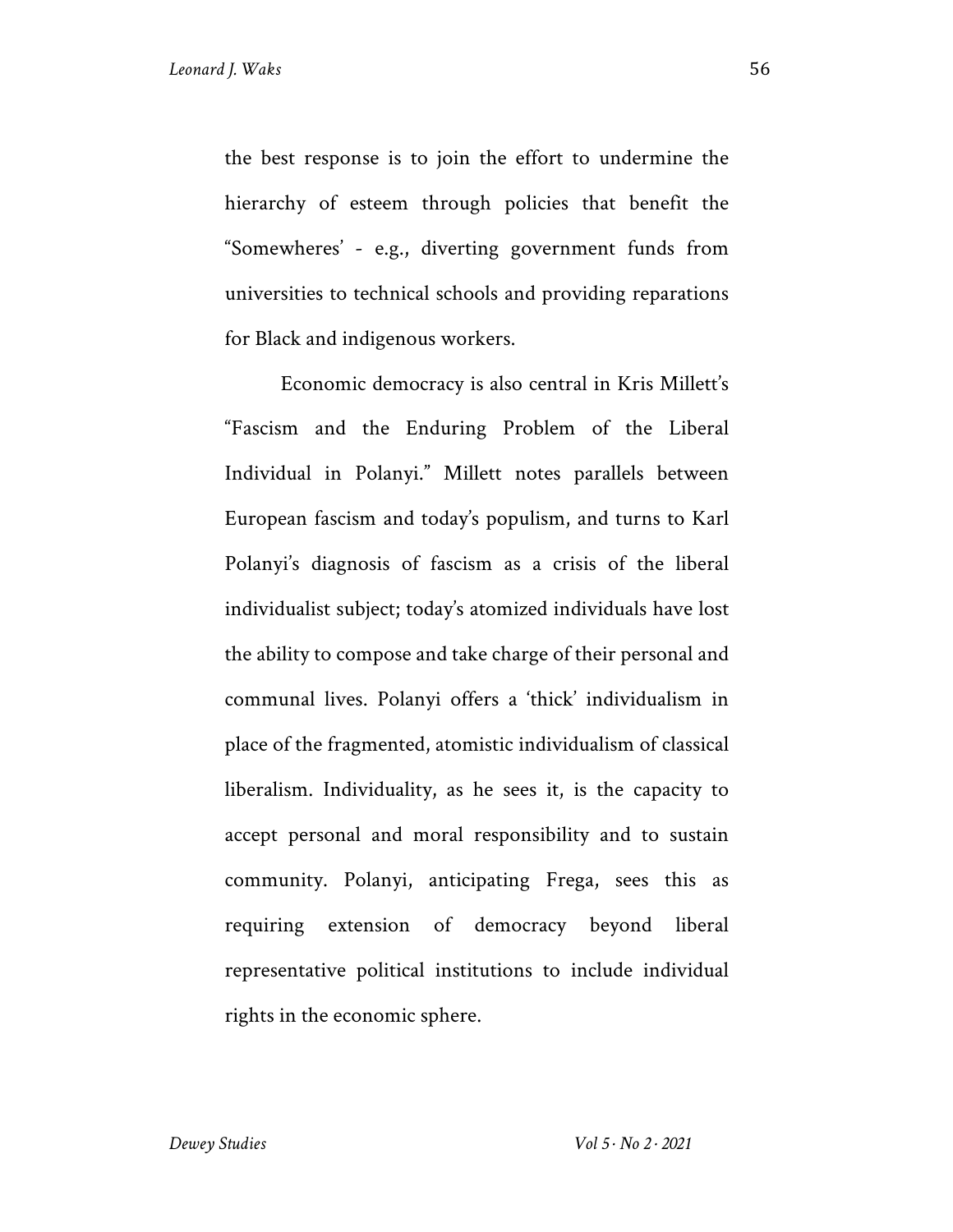While we can learn important lessons from past thought-leaders, we also have to critique those who have contributed to our current crisis, and chief among these as promoting market fundamentalism is Friedrich Hayek (whose ideas were influenced by socialist Karl Polanyi's younger brother, liberal Michael Polanyi). Robert Vinten, in "Hayek, Scepticism, and Democracy: A Wittgensteinian Critique," argues that Hayek's atomistic psychology led him into the trap Wittgenstein diagnoses in his discussion of private languages. Hayek believed that individual perceptions were private in the sense that they could not adequately be disclosed to others. On this basis, Vinten suggests, Hayek thought that individual preferences could not be disclosed to a central planning bureau, and thus that central planning would inevitably be epistemically flawed; only markets could accommodate individual preferences.

Vinten notes that the image of a unitary, isolated 'central planner' is a myth. Planners coordinate with others closer to the field of action. "Planning is not a matter of an individual planning out every last detail of how an economy is to be run." In a socialist society workers gain economic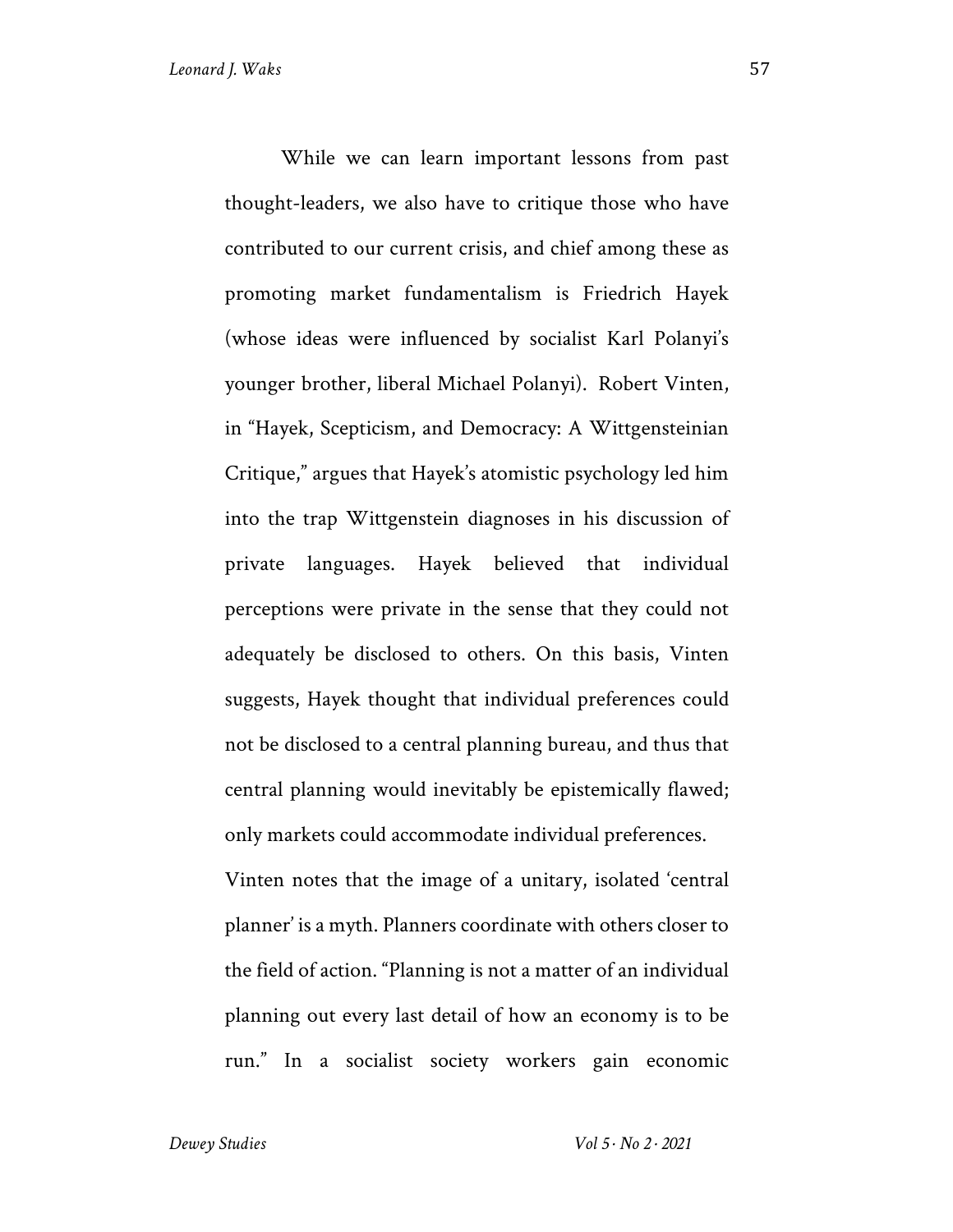knowledge in their workplaces and localities and contra Hayek can make that knowledge available to their unions and planning boards; there is no *a priori*  epistemological barrier preventing central planners from knowing, at the appropriate level of specificity, what individual actors know and want.

While all of the above authors are *for* democracy, the contemporary priority for all is to modify or extend it to address the social and economic problems of those left behind. By contrast, for Guoping Zhao, in "On the Threat to Liberal Democracy," the defence of liberal democracy against authoritarian populist incursions is the pressing challenge. She worries that left-populist social and economic narratives pitting winners against losers - elites against the people - are tacit invitations for authoritarian responses. She is *for* the protection of the poor and oppressed. She grants that the liberal account of the individual subject needs thickening (perhaps along lines similar to one or both Polanyi's) to unleash the potentialities and recognize the inherent relatedness of individuals. Individuals must find means to connect, but Zhao insists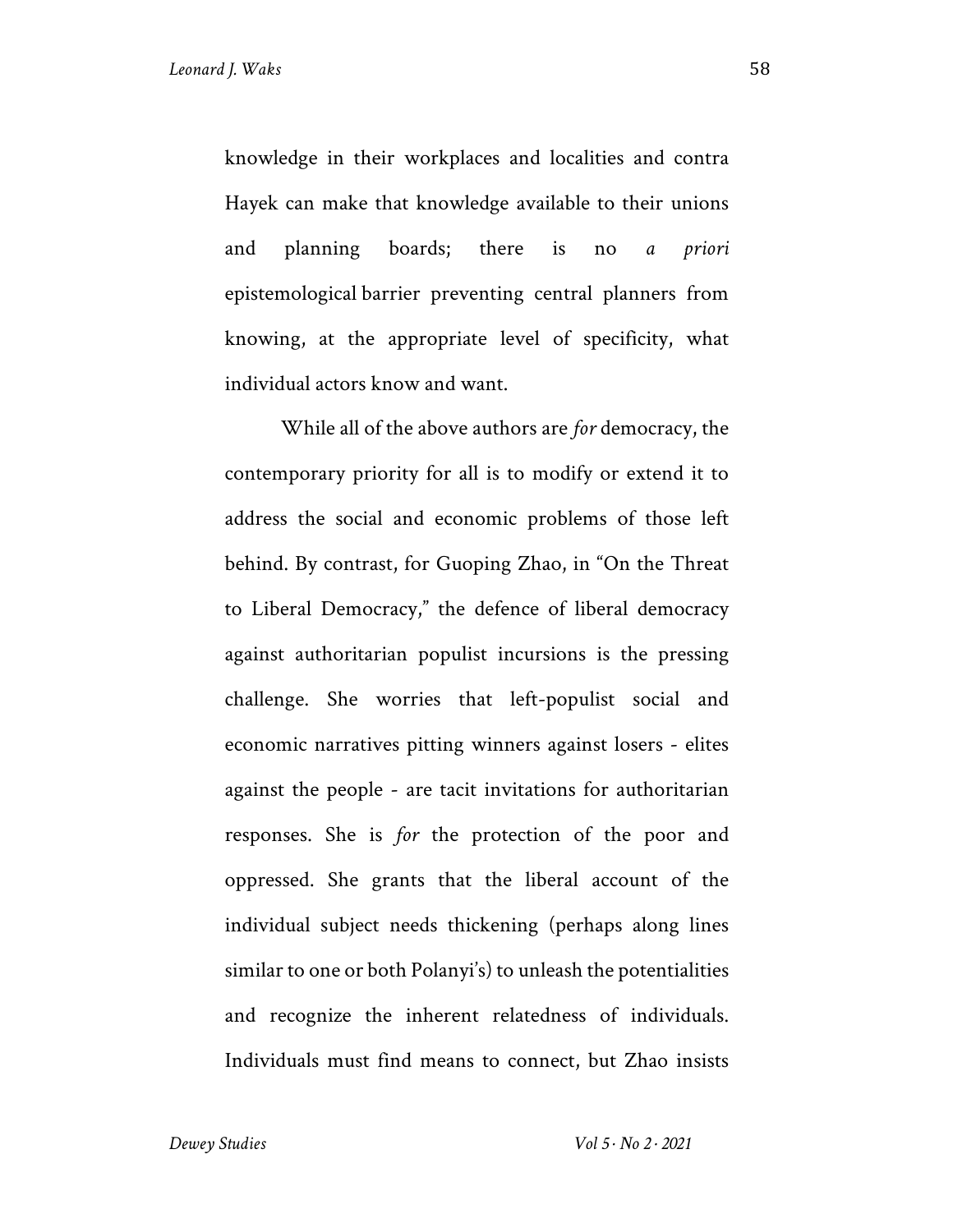these connections should be as individuals, not as members of oppositional groups.

## **Cultural Democracy**

In "Irrationalism, Liberal Democracies, and Individual Freedom," Donatello Aramini extends the analysis from the social and economic to the cultural sphere, in his discussion of George L. Mosse, the great historian of European fascism.74 If, for Polanyi, fascism arises from the failure of liberal democracy and market capitalism to provide spaces for responsible individual and communal action, for Mosse the problem lies in their failure to provide channels for expression of deeper, unconscious drives. Populism, unlike liberalism, offers a rich menu of myths, symbols, and liturgies, but these swallow up individuality in irrational mass solidarity. What can democracy offer in its place to channel these dark forces in human nature?

 $74$  This contribution has personal meaning for me, as Mosse was my greatly beloved teacher of European history at the University of Wisconsin.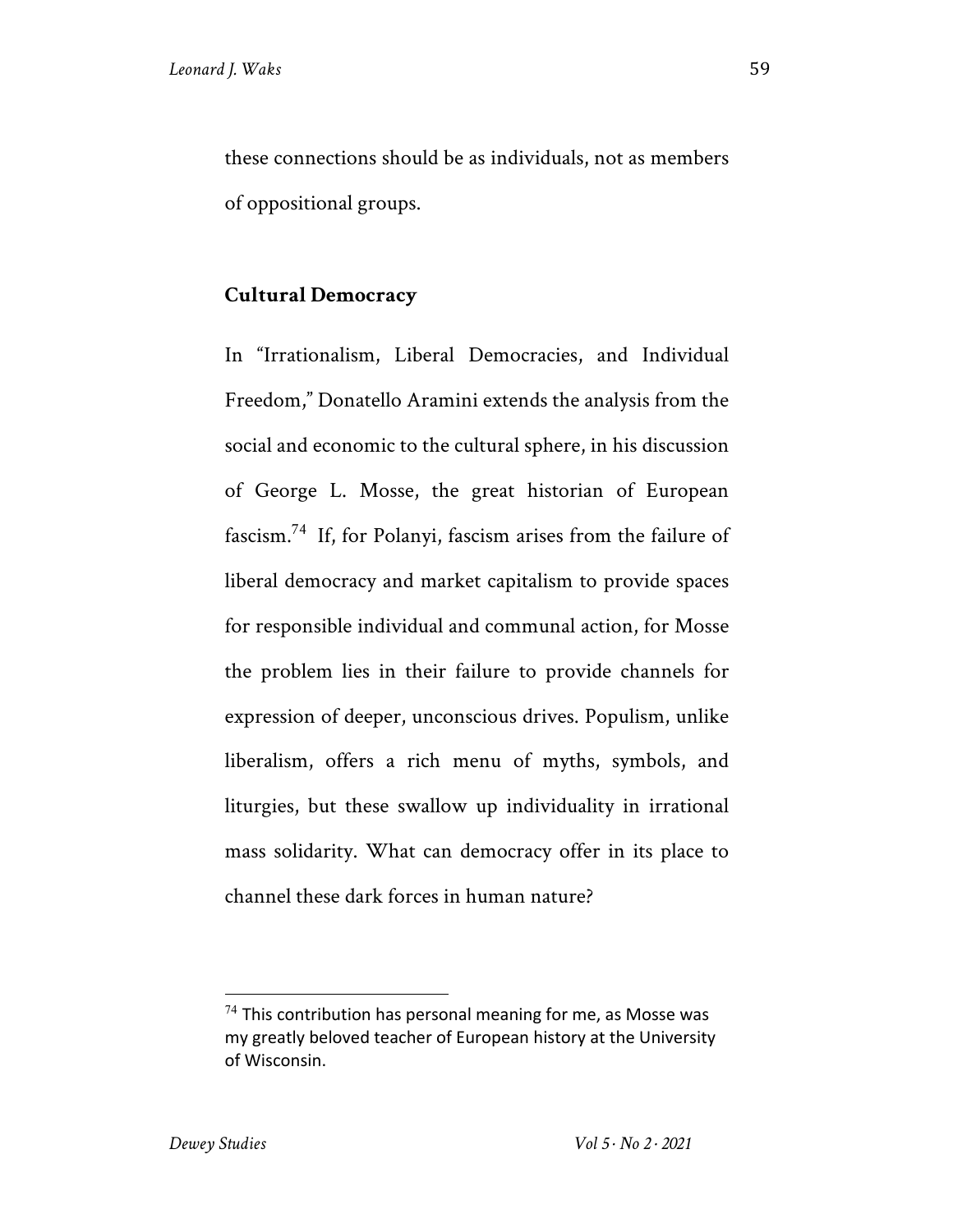Mosse agrees with Frega that any cohesive society needs solidarity. He calls for a 'new politics' based on mass participation - a kind of democratic theater - balanced with critical education in support of humane nationalism as an alternative to populist ethno-nationalism. While Frega and Polanyi call for economic democracy, Moose appears to opt for participatory *cultural* democracy.

## **Confucian Democracy**

Also along cultural lines, several authors take up the idea of a distinct form of democracy for the Confucian culture area. Sor-hoon Tan states that democracy for this area should not be "the form of *de facto* American liberal democracy," but rather one suited to Confucian communitarian values. She notes the glaring difference in American and Asian citizen responses to COVID: many individuals in liberal, rightscentered political societies disregarded the responsibility of care for others in a zealous defense of their individual liberties, while in Confucian societies "the virtue of humaneness (*ren*) disposes a person to respect and care for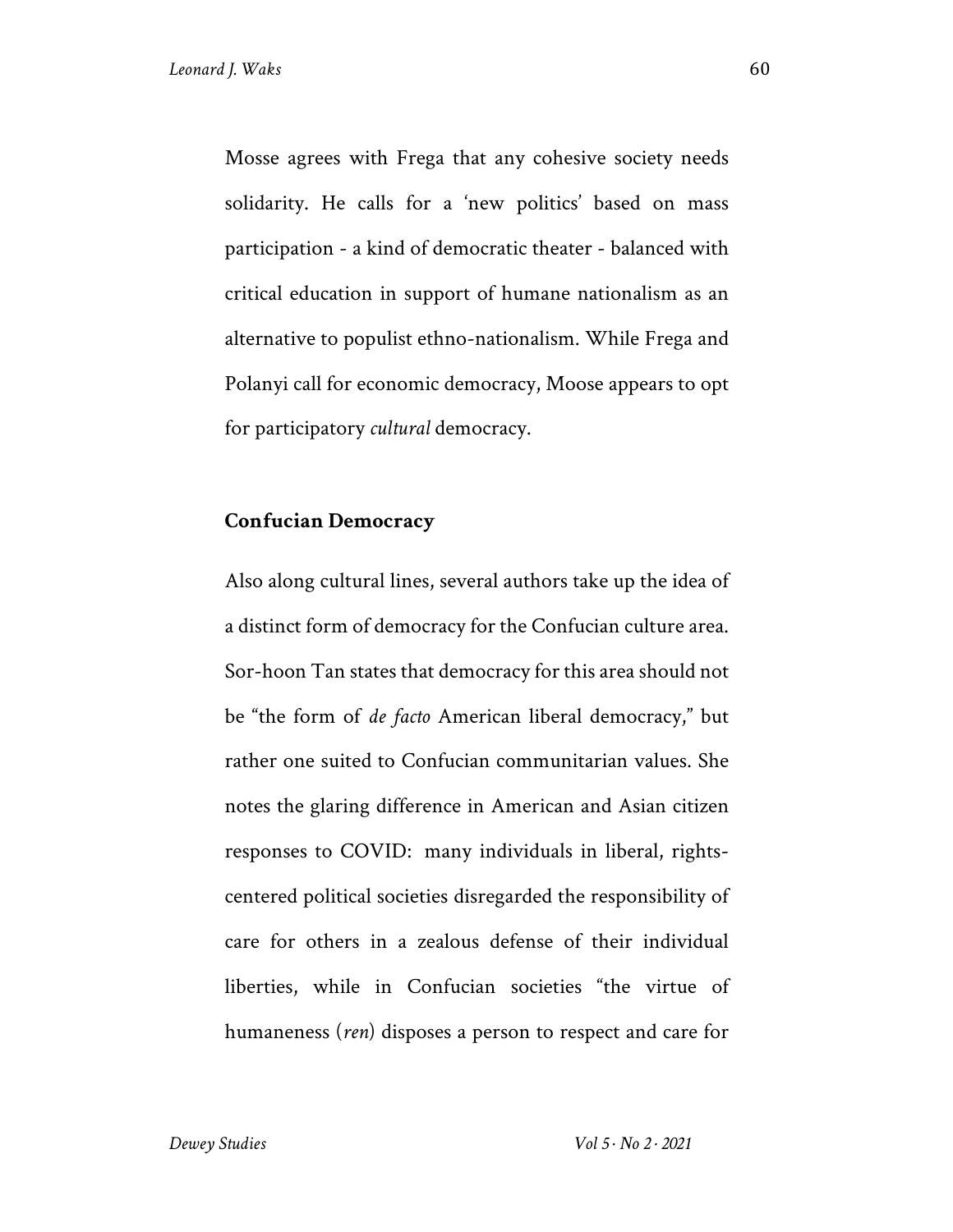one's immediate kin as well as fellow citizens." A democracy for this region must respect its distinct values.

Confucius, Tan notes, stated that without trust, the people will not stand together with the government (*Analects* 12.7). She suggests (anticipating Serrano-Zamora and other 'democratic experimentalists' below) that for governments to attain trust today they must also enlist citizens in public inquiry, "putting at their disposal the tools of inquiry (from timely information to open fora for discussion) that will enable them to learn as well as contribute."

Stephen Chatelier recounts his first visit to China, where endless construction sites were surrounded by walls plastered with socialist slogans - like "Freedom and Democracy." He found these slogans jarring until, with Soja and Said, he understood that "there is no absolute, pure, or fixed notion of democracy," that as our conceptions travel, as they "encounter new spaces of cultural politics" they "take on new shape and new meaning." Chatelier considers "socialism with Chinese characteristics'' to have new meaning - not as an imminent vision but as an ideological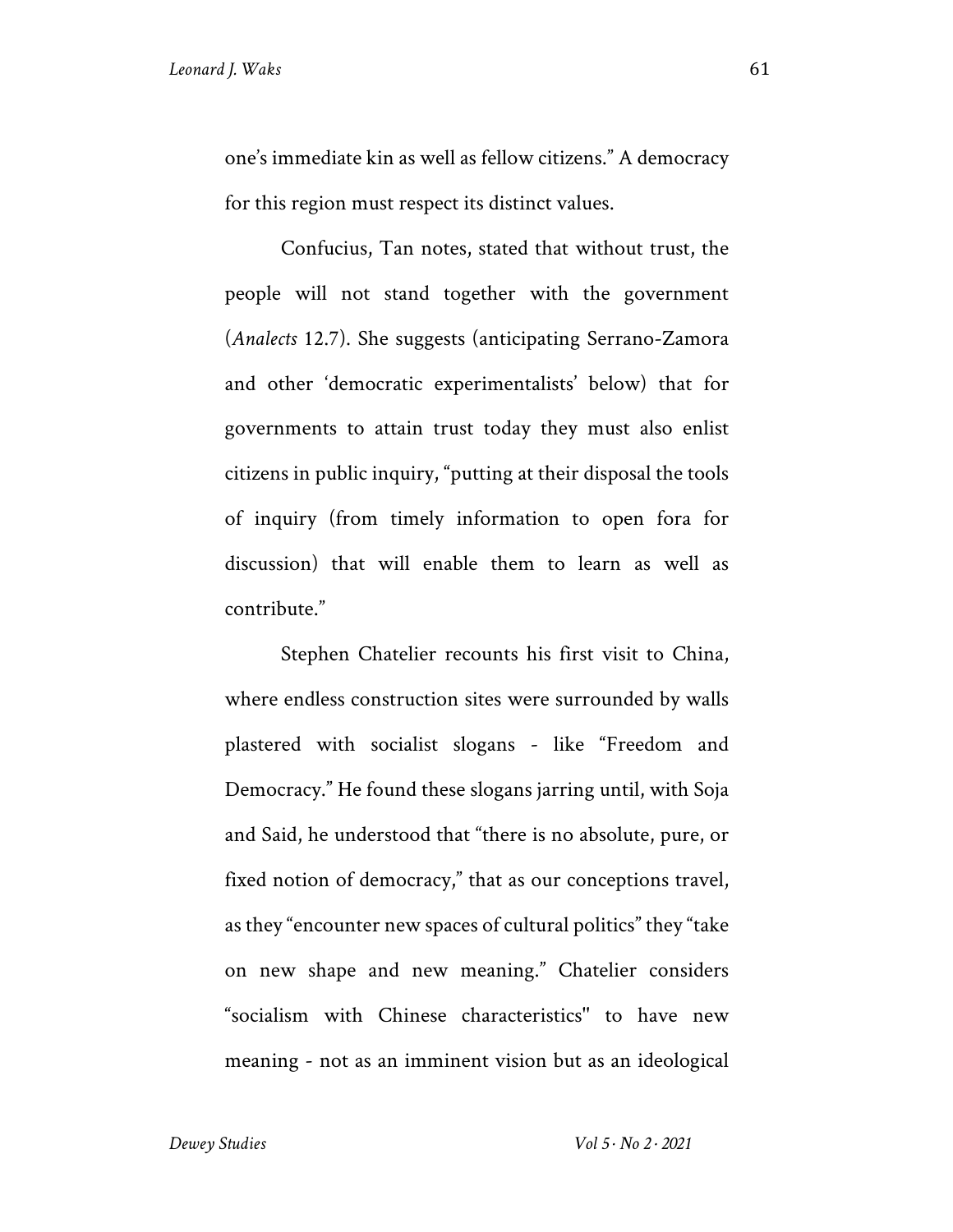*guardian* against a slide into a toxic form of individualist capitalism. Thus, instead of emphasizing the "crashing waves of illiberalism weakening democracy's very foundations," Chatelier invites us to consider the crisis in democracy as resulting from the imposition of neoliberalism, resulting in our anti-democratic political culture and ultimately the insurrection. For the West, he says, the question becomes what can function as *our* guardian of democracy?

## **Democracy from Below**

The State is not the only, or arguably even the most important, actor in democratic society. As Dewey insisted, democracy is not a form of government but a way of life. Some of our authors prioritize citizen action in nongovernment organizations or loosely connected online networks.

Judy Whipps, in "Addressing Toxic Nationalism with Addams and Balch," draws on the wisdom of Nobel laureates Jane Addams and Emily Greene Balch. Addams promotes "intentional openness to multiple perspectives" as a counter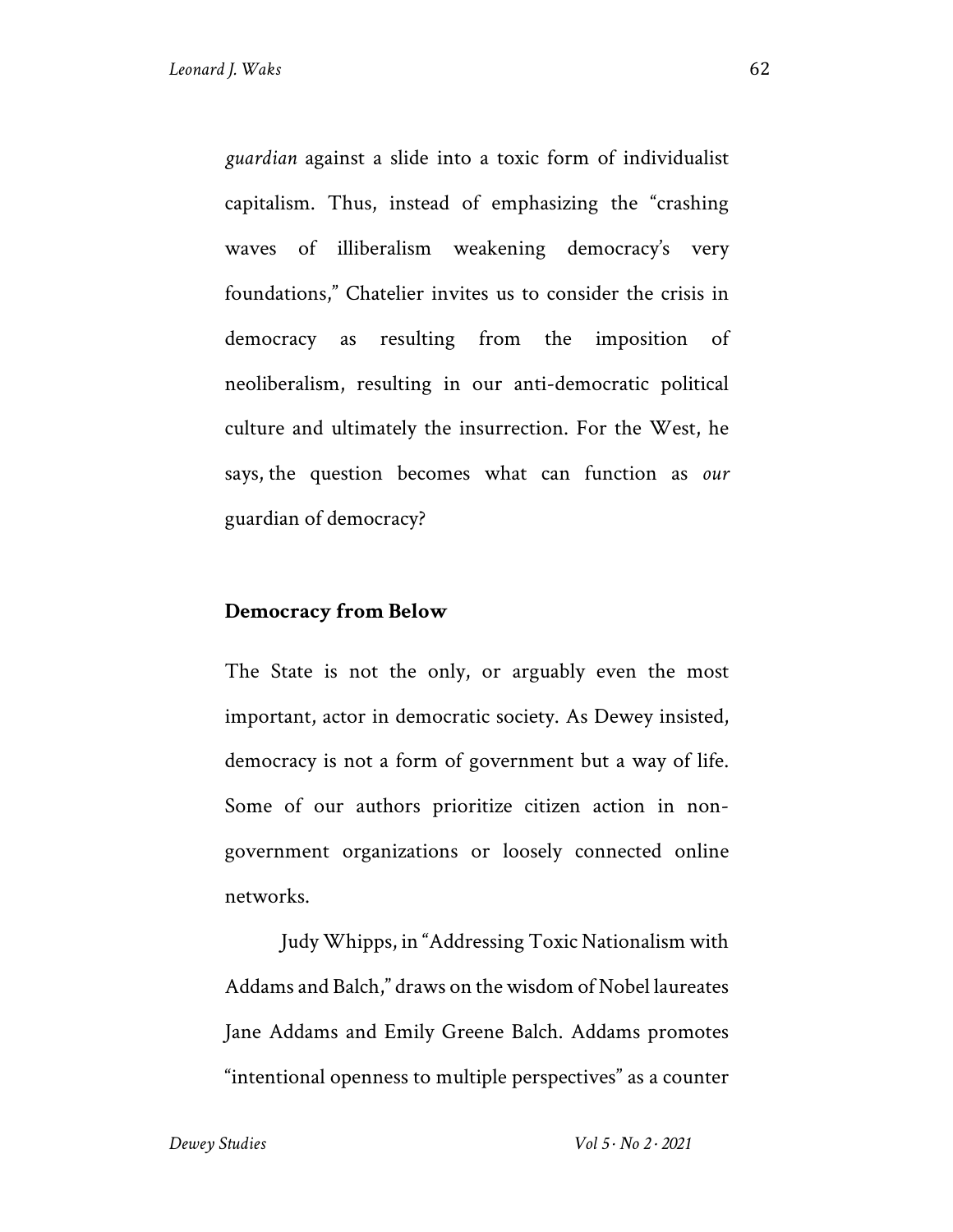to toxic nationalism. The term "intentional openness" suggests distinct practices of self-development to make *natural* openness more deliberate and principled. The resulting awareness of and concern for others can then spark participation in non-government cross-cultural *projects* - the example Whipps provides is the international effort of young people to assist in post war reconstruction after World War II. Like Mosse, Addams and Balch envision a humane nationalism as a potentially creative force unifying diverse peoples. Like Zhou, these mentors also warn against the pressure of conformity implicit in identitarian politics. Balch (like Rydenfelt and Colapietro, below) asks us continually to challenge our beliefs to create a "vibrant diversity of thought."

The theme of democratic *projects* is further developed by Wai Kit Choi, in "John Dewey, Grace Lee Boggs, and the Democracy Project in the Time of Right-Wing Populism." Starting with the insight that right-wing populism in America did not begin with Donald Trump, Choi argues that the best way to counter it is through projects where "people work from below to enact democracy." Participation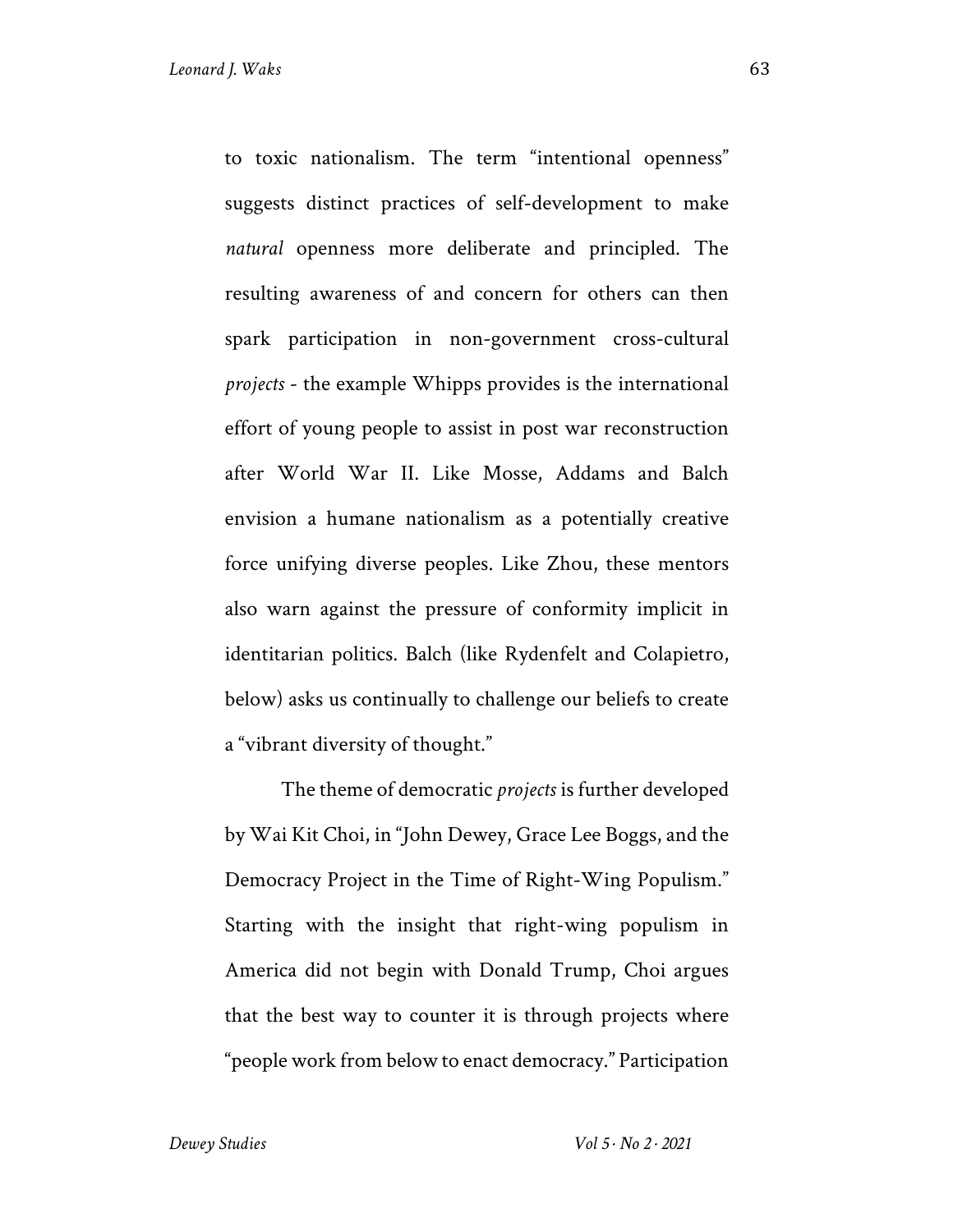in social movements, working day to day with diverse others, "associational democracy." Choi cites the movements for women's suffrage and civil rights as historical examples, and Grace Lee Boggs' Detroit Summer and Black Lives Matter as contemporary instances.

Not all projects succeed -though all can be considered experiments that offer valuable lessons. The idea of democratic experiments is front and center in Henrik Rydenfelt's "Educating for the Democratic Experiment." Democracy, Rydenfelt states, is an experiment, not a set of fixed institutions, practices or ideals. For pragmatists, democracy then relies on inquiry - but even the methods of inquiry themselves are not fixed; they evolve to meet new challenges. Rydenfelt explores lessons to be learned from an environmental protest in Finland that led to angry, polarized altercations on social media that drowned out the initial point of the protest. Remarkably, Rydenfelt suggests that even the January 6th insurrection may be considered a democratic experiment. Rather than simply writing off the participants as anti-democratic, and failing to learn anything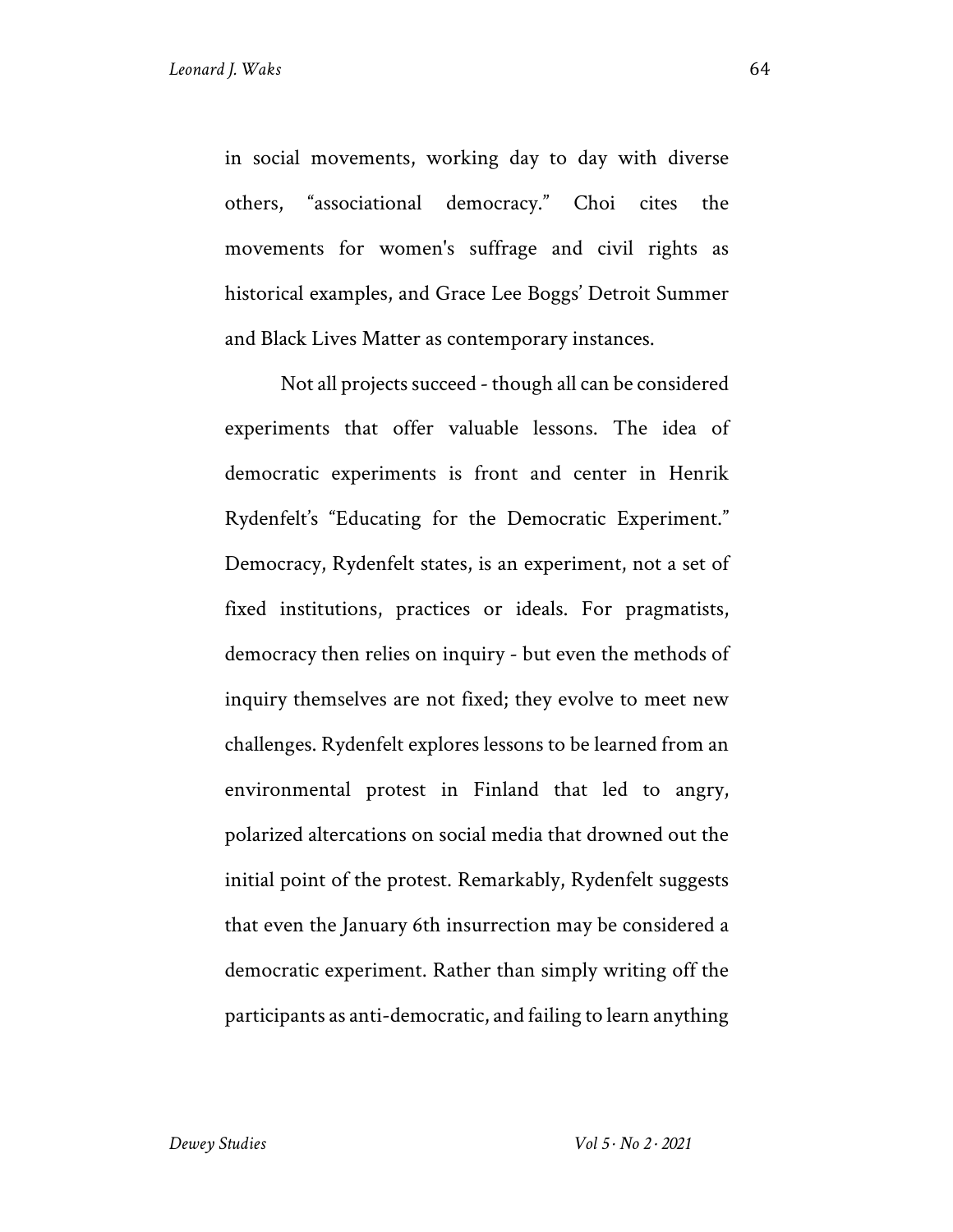from their actions, we must investigate the issues and ideals that motivated them and consider them on their merits.

For Rydenfelt, all democracy from below projects can (with charity) be viewed as experiments. Clearly participants in projects as unlike as the Elokapina environmental movement and the Proudboys will not see eye to eye on epistemic values. Justo Serrano-Zamora, in "Populism, Democratic Experimentalism, and Neoliberalism's Epistemic Challenge to Democracy," takes up this issue. He notes that while knowledge and truth are always vulnerable, the current situation involves new factors such as digital technologies, the marketization of information on social media, and the glaring incapacity of contemporary epistemic authorities to resolve pressing issues. These factors erode two epistemic conditions for democracy: trust in epistemic authorities and a broad orientation toward truth.

Serrano Zamora asks how we can distinguish and evaluate the different epistemic orientations of populism and democratic experimentalism - approaches often conflated by the mainstream media because they are both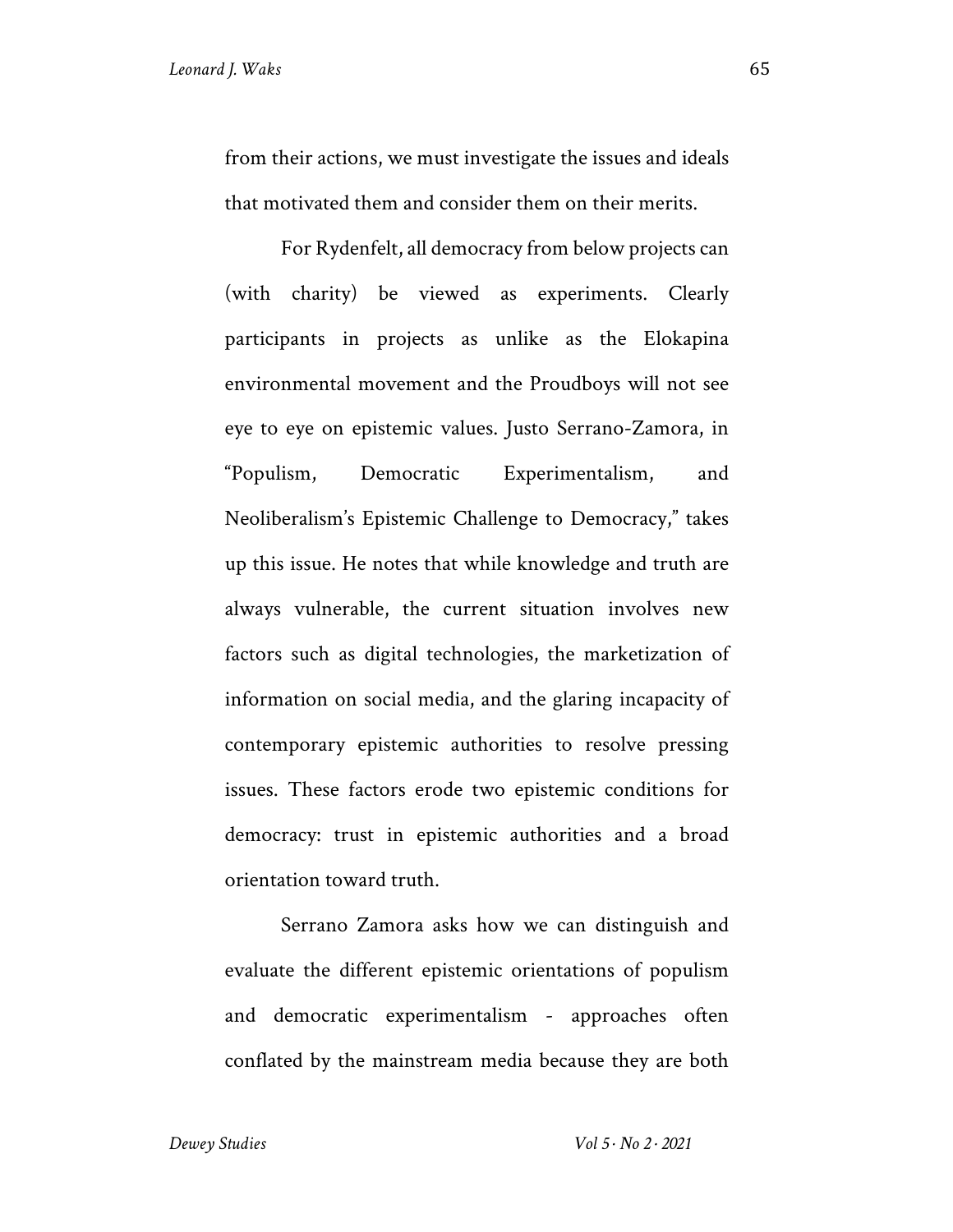attempts at 'democracy from below' to combat neoliberalism. He notes two main differences. First, populism turns away from rational inquiry in favor of experiential immediacy and emotion, while experimentalism articulates experience and emotion *within i*nquiry. Second, experimentalism distances itself from atomic individualism in favor of collective inquiry with spaces to accommodate conflict. Experimentalism is thus more likely to move in the direction of restoring the epistemic conditions for democracy.

Right-wing pundits ironically characterize progressive attitudes as "woke," because some left populists appropriated the term from African-Americans who reminded themselves to "stay woke" after Martin Luther King stated that we have to stay awake to racial injustice; they applied the term "woke" to themselves to claim they are speaking from an elevated, more consciously evolved, moral vantage point - thus displaying an unappealing arrogant elitism. The right has then used the resentment against this "woke" stance to fan flames of resentment against all those advocating for social justice; In particular, it has denounced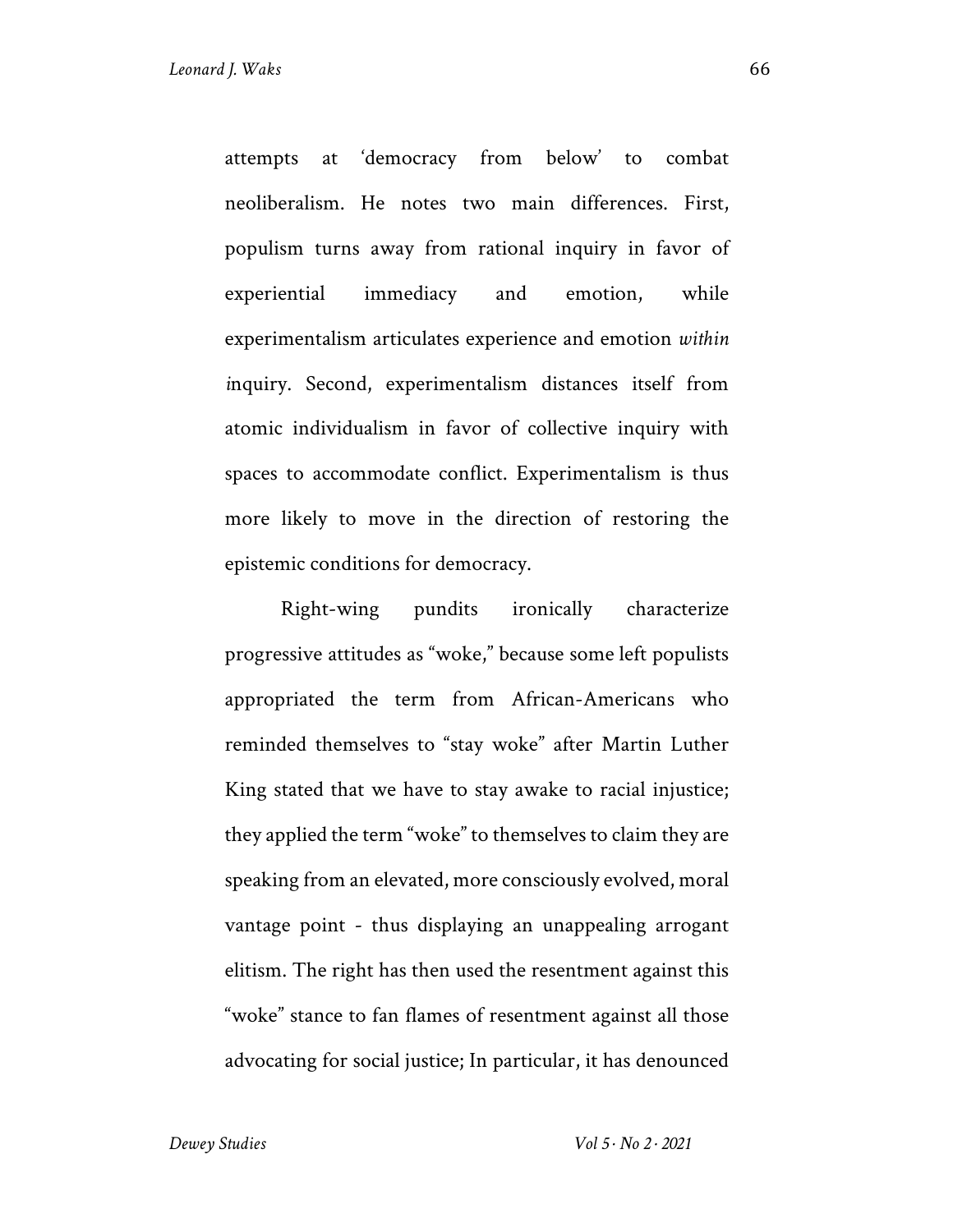demands for removal of monuments to racists as arrogant "erasure of the past" by the woke "cancel culture" Sophie Ward, in "Material Culture in the Identitarian Episteme: Dewey and the War on Woke," counters this attack by taking up Black Lives Matter protests against these statues. She turns to Dewey's account of cultural change to make her case. There is nothing "neutral" in describing the opposed experiential responses to the statues as merely "different but equally valid." For Dewey, the moral function of art is to remove prejudice, to "do away with the scales that keep the eye from seeing," to "tear away the veils due to wont and custom." For Dewey, the 'rhythms in human history' (Dewey, 2005, p. 262) move us beyond prior ways of engaging with the world. For Ward, we have moved beyond the "nation state" *episteme* - within which slave traders could be viewed as imperialst heroes - to an "identitarian" episteme centered on diversity and recognition, within which celebration of slave traders is outdated and bizarre.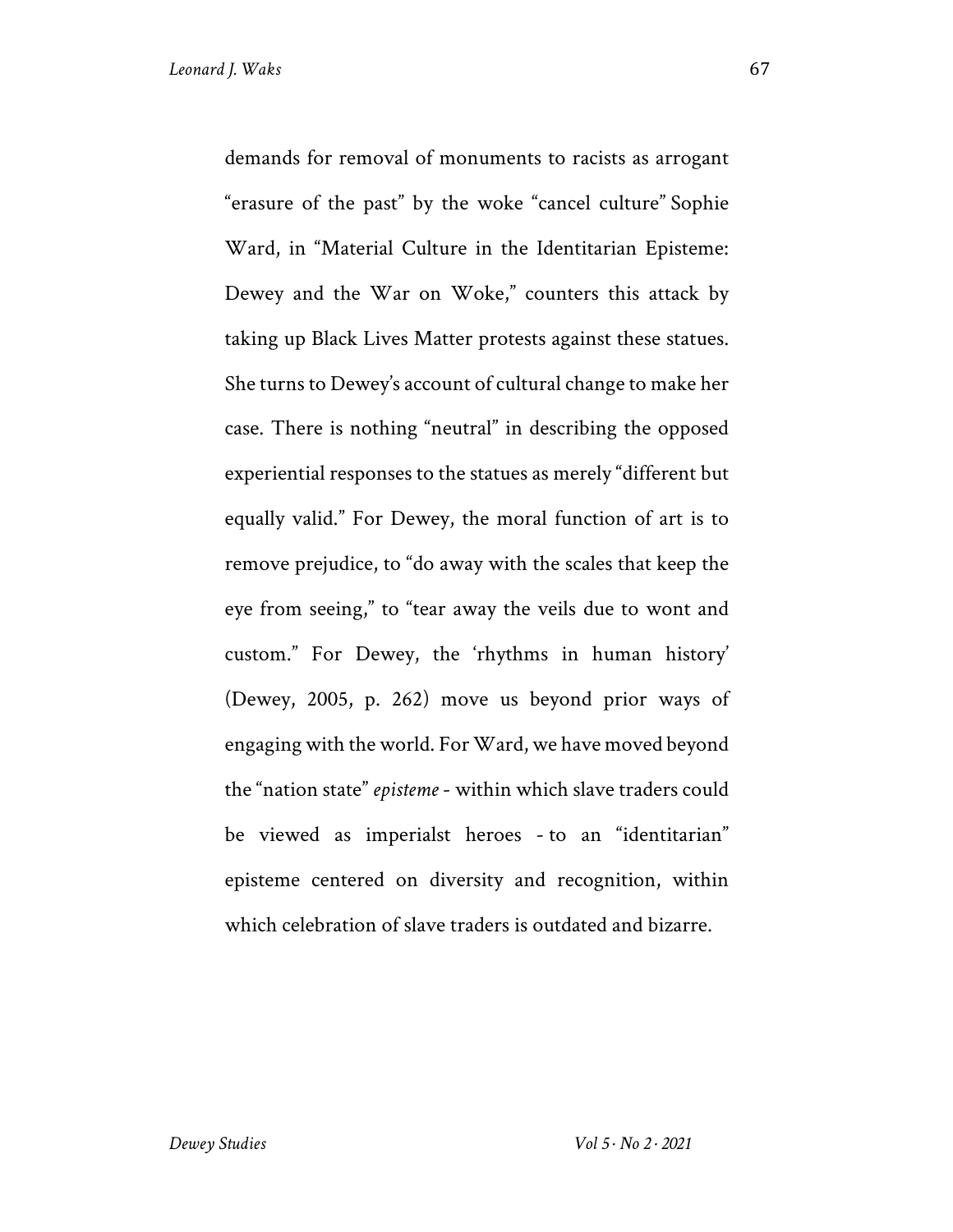#### **Democracy as Collective, Communicative Inquiry**

Perhaps Ward would agree that the "identitarian episteme" is itself a kind of democratic experiment, prompting inquiry into its effects. Democratic experimentalism requires a willingness to develop and test news ideas.

This theme is taken up by Vincent Colapietro in a fitting capstone to this section, "Essaying Democracy – Composing Publics." For Colapietro, a democratic public has to constitute itself. No fixed constitution can define us. While our written constitution provides guidelines, few practices are as obstructive of democratic self-constitution as constitutional interpretations that attempt to fix its meaning.

But how are we to constitute ourselves? Cooperative inquiry is our method. But communication is an integral part of inquiry. Facts and interpretations have to be circulated, absorbed, digested, critiqued. A polity is a "city of words." We constitute ourselves in our rich conversations in periodicals, lectures, blogs … protest speeches and even Facebook posts, I would add. Words, says Colapietro, are actions, just as actions *speak* - sometimes louder than any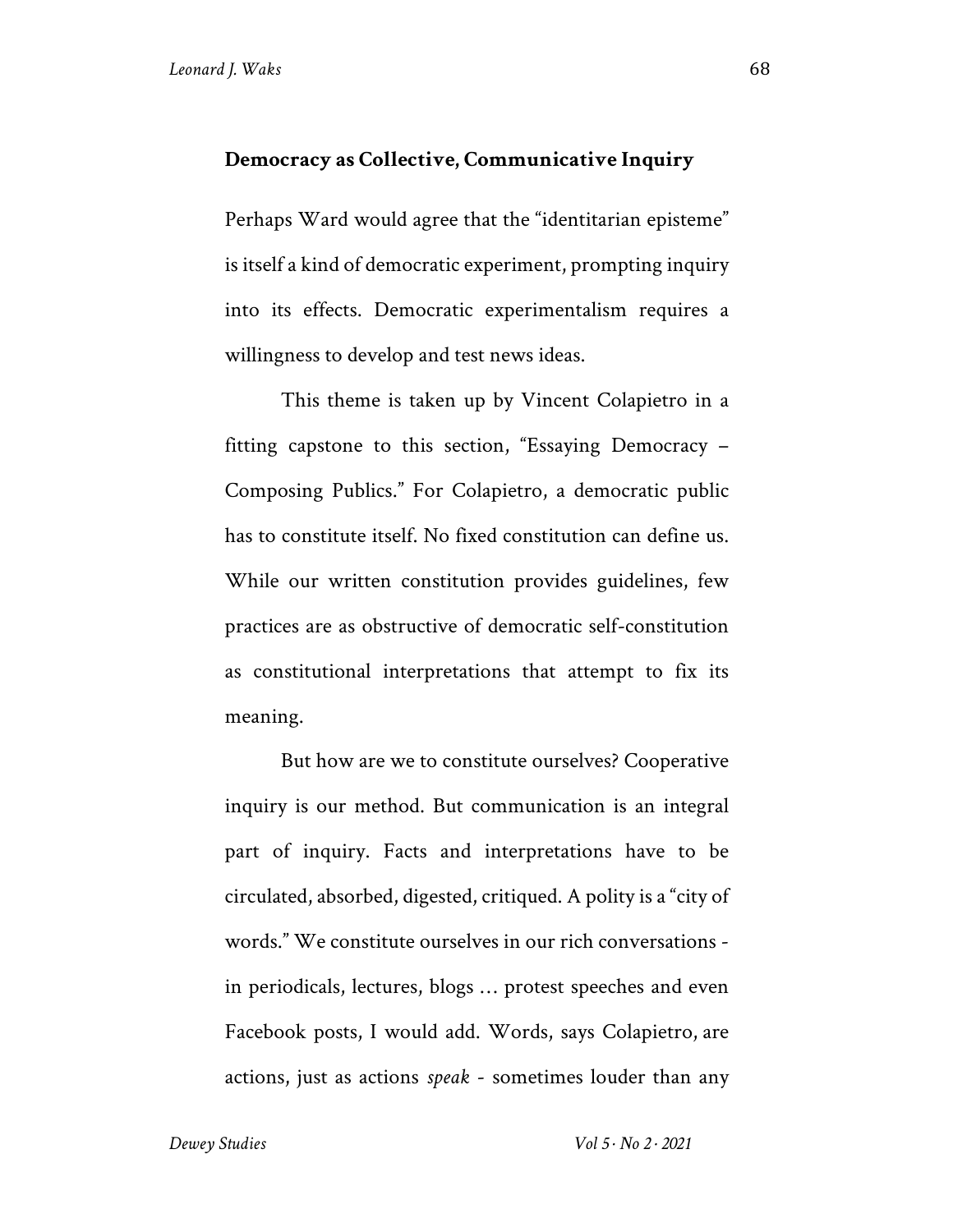words. Colapietro urges us to listen to our poets and artists as we speak; they help us - as Ward also insists - "to appreciate at a visceral *and* a cerebral level the words required to break through 'the crust of conventionalized and routine consciousness'" (Dewey, LW 2, 349). In our collective practice of self-constituting we must, following William James, "catch the higher, healthier tone." I take James (and Colapietro) to mean that in and by our words we must show respect for our audiences, our intellectual resources, ourselves and our own contributions - a powerful rebuke to populisms and their lower, contemptuous tone.